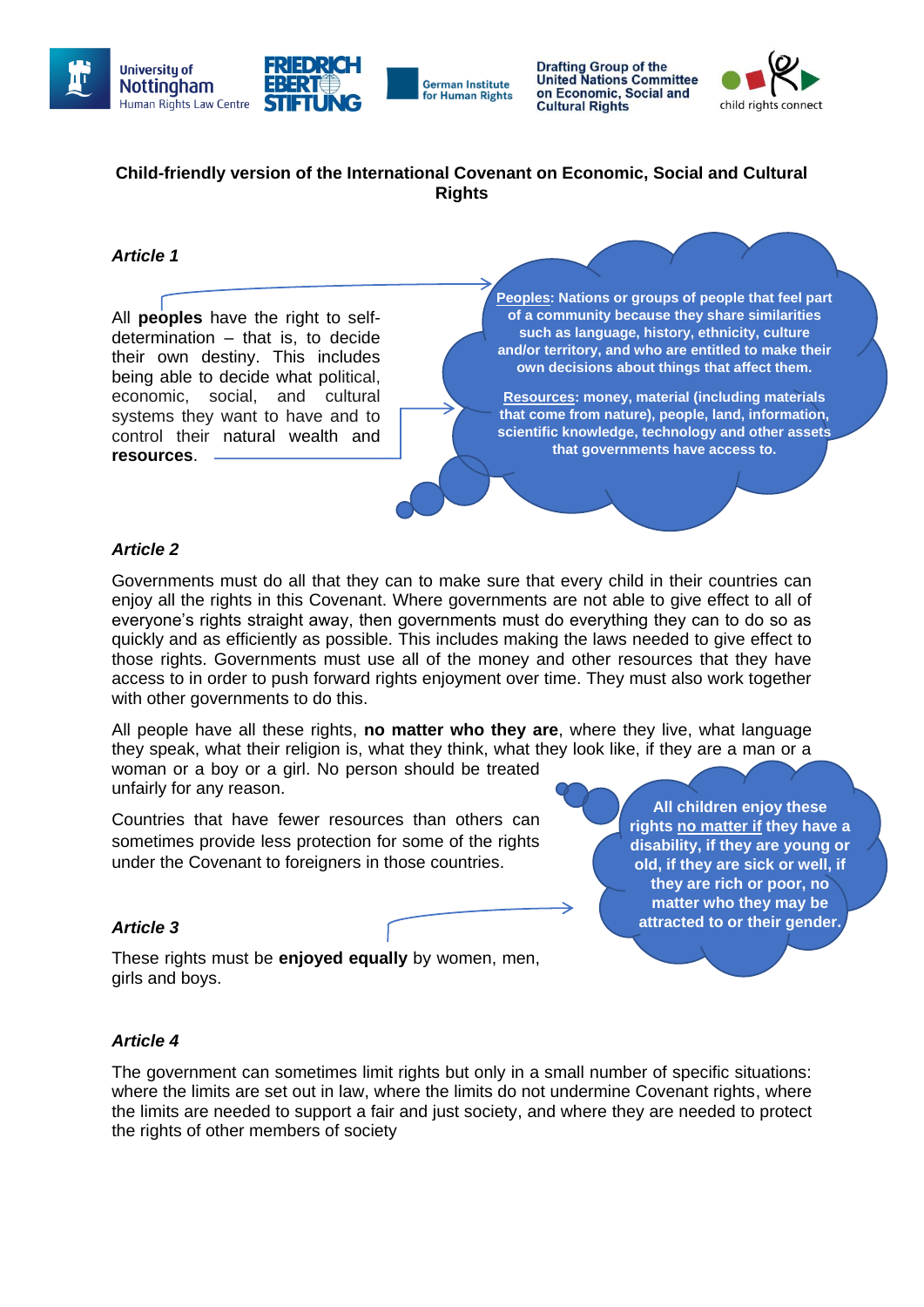





## *Article 5*

Nothing in this Covenant can be used as an excuse for governments or people to harm the rights of other people.

**German Institute** 

for Human Rights

## *Article 6*

Everyone has the right to work. This means that everyone must be able to search for and do work that they have freely chosen. Governments must help people who do not find such work with education and training.

## **Article 7**

Everyone has the right to fair and good work conditions. This includes the right to be paid fairly and the right to be safe at work. People who do the same work should be paid the same. Women must be paid the same as men. Everyone should be promoted on the basis of their experience and skills. Everyone has the right to rest, relax, and have paid holidays.

## *Article 8*

Everyone has the rights to join and to form organisations of workers (trade unions) who come together to fight for fair pay and good working conditions. The government must not interfere with what worker organisations are doing. Everyone has the right to stop work when they are not being treated fairly.

#### *Article 9*

Governments must make sure there is a system in place (a social security system) that provides money or other support to help people who need it. This can be for a number of reasons, for instance where people are not able work, where they have had an accident or where they do not have enough money to support themselves and their families.

#### *Article 10*

Governments must give special protection and help to the family, especially mothers and

children. No one should be forced to marry someone they do not want to marry. Mothers must be given special protection before, during and after having had babies. This includes leave and enough money for a decent life. Children must be given special help regardless of who their parents are or what form their family takes.

**Governments [must](http://docstore.ohchr.org/SelfServices/FilesHandler.ashx?enc=4slQ6QSmlBEDzFEovLCuW1a0Szab0oXTdImnsJZZVQfUKxXVisd7Dae%2FCu%2B13J25Nha7l9NlwYZ%2FTmK57O%2FSr7TB2hbCAidyVu5x7XcqjNXn44LZ52C%2BIkX8AGQrVyIc)  [not allow](http://docstore.ohchr.org/SelfServices/FilesHandler.ashx?enc=4slQ6QSmlBEDzFEovLCuW1a0Szab0oXTdImnsJZZVQfUKxXVisd7Dae%2FCu%2B13J25Nha7l9NlwYZ%2FTmK57O%2FSr7TB2hbCAidyVu5x7XcqjNXn44LZ52C%2BIkX8AGQrVyIc) children under 16 to work.**

Governments must protect children and young persons from exploitation (being taken advantage of) and ban any work that is

dangerous to them. Governments must **set an age** below which children must not work.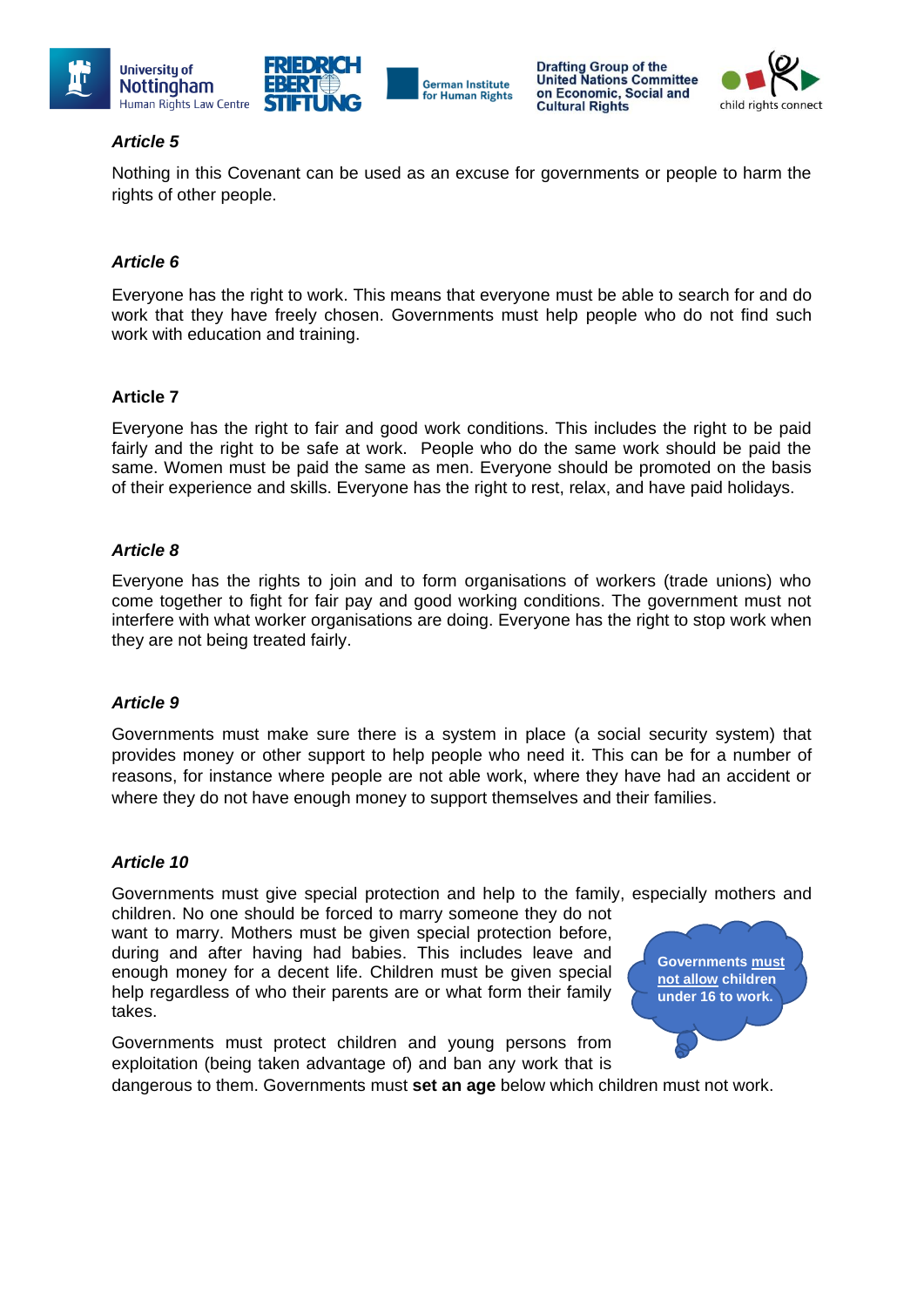



# *Article 11*

Everyone has the right to a decent life for themselves and their family. Everyone has the rights to good food, clothing and housing. Everyone has the right to be free from hunger. Everyone has the right to a quality of living that gets better over time. Governments must work towards making these rights real for everyone, including by working with other governments.

**German Institute** 

for Human Rights

## *Article 12*

Everyone has the right to the best healthcare possible. Governments have to take steps to make sure fewer babies die, both before and after birth. Governments should work to improve the environments in which people live and work so that these do not hurt their health. Governments have to do what is needed to prevent, control and treat diseases.

## *Article 13*

Everyone has the right to an education. People's education should help them fully develop their personalities and understand their value as people. It should teach them to understand their own rights, and to respect other people's rights and differences. It should help them to take part in the society that they live in and to live peacefully. Primary education should be free and governments must make sure that all children attend primary school.

Secondary and higher education should be available to everyone and, as time passes, should be made free. People who have not finished primary education must be able to access other forms of education. Governments must develop systems of schools and make sure that teachers have good work conditions which improve over time. Governments must let parents choose any school for their children as long as that school provides a good education. People are free to set up places that offer education as long as the education provided/given is of a good standard.

#### *Article 14*

If, when a government agrees to follow the standards set out in the Covenant, primary education is not free and not all children attend primary school, then the government has two years to make a plan and to set a deadline to make sure all children can (and do) access free primary education.

#### *Article 15*

Everyone has the rights to participate in cultural activities, to benefit from the results of scientific progress, and to own any idea or design that they came up with.

#### *Articles 16-24*

These articles explain how governments, different United Nations bodies and other organisations work to make sure all peoples enjoy all their rights.